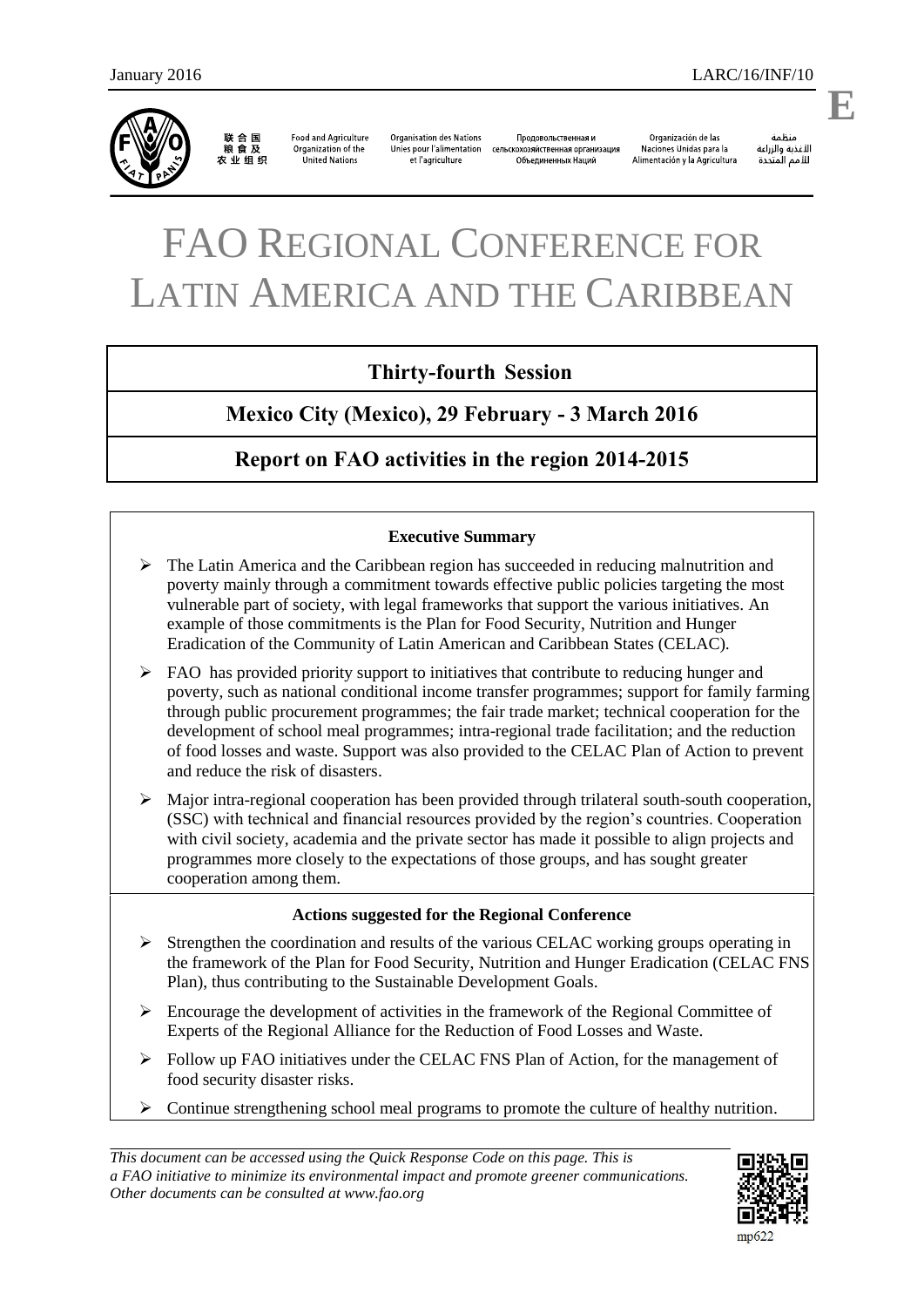$\triangleright$  Support initiatives in the various public policies, which result from the Regional Alliance for the Reduction of Food Losses and Waste.

Please send any questions on this document to the Secretary for LARC 34[,Tito.Diaz@fao.org](mailto:Tito.Diaz@fao.org)

# **I. Introduction**

1. In 2015, Latin America and the Caribbean attained the international hunger reduction targets for both the Millennium Development Goals and the World Food Summit. This was the result of a combination of factors, including the political commitment of the region's countries and the implementation of more integrated public policies for eradicating hunger, malnutrition and poverty.

2. Those policies have succeeded in integrating technical contents in the wide-ranging institutional discussion of regulatory frameworks between the State and civil society; and they have permeated political agendas with intervention strategies on food and nutritional security, seeking consensuses at all levels.

3. The work of FAO is targeted on the goal of eradicating hunger by 2025 and improving nutritional status through various initiatives, including, in particular, the CELAC FNS Plan.

### **A. Hunger-Free Latin America and the Caribbean Initiative and CELAC FNS Plan**

4. The main regional activities undertaken in the past two years in the framework of the Hunger-Free Latin America and the Caribbean Initiative (Regional Initiative 1) were aimed at strengthening political support for food security in the region's countries.

5. In this context, support for the design and implementation of the CELAC Plan for Food Security, Nutrition and Hunger Eradication 2025 takes pride of place.

6. Support continued to be given to various SSC strategies on food security, such as: the Plan to Eradicate Hunger in the Petrocaribe-Alba zone and the Hunger-Free Meso-American Plan promoted by the Mexican Agency for International Development Cooperation (AMEXCID).

7. Work in Bolivia, El Salvador, Grenada, Guatemala, Haiti, Honduras, Paraguay and the Dominican Republic focused on developing food security policies and plans; legal and institutional frameworks to facilitate the upholding of the right to food; national strategies to eradicate hunger; sustainable school meal programs with participation from family farming; and new policy tools to tackle malnutrition in all its forms.

8. Assistance was provided to Costa Rica, as CELAC President Pro Tempore for 2014 (PPT 2014), to develop the Plan for Food Security, Nutrition and Hunger Eradication 2025, requested of FAO with support from the Latin American Integration Association (LAIA) and the Economic Commission for Latin America and the Caribbean (ECLAC) in the 2015 CELAC Plan of Action. Technical cooperation was also provided to foster national dialogues to improve knowledge of the Plan; improvements in the coordination and systems for presenting reports from the various government agencies involved in the Plan's four pillars; and the identification of policy areas that pose challenges that require strengthening in the near future.

9. Support has been provided to Ecuador, as PPT 2015, in disseminating the Plan, on actions such as: (1) presentation of the first Progress Report on the Implementation of the CELAC FNS Plan, at the side event organized with the Group of Latin American and Caribbean Countries in the United Nations (GRULAC), during the 39<sup>th</sup> Session of the biennial FAO Conference held in Rome in June 2015; and (2) a presentation made in conjunction with ECLAC in the Central American Agricultural Council of the Central American Integration System (SICA), which included an evaluation of the needs of the Central American region.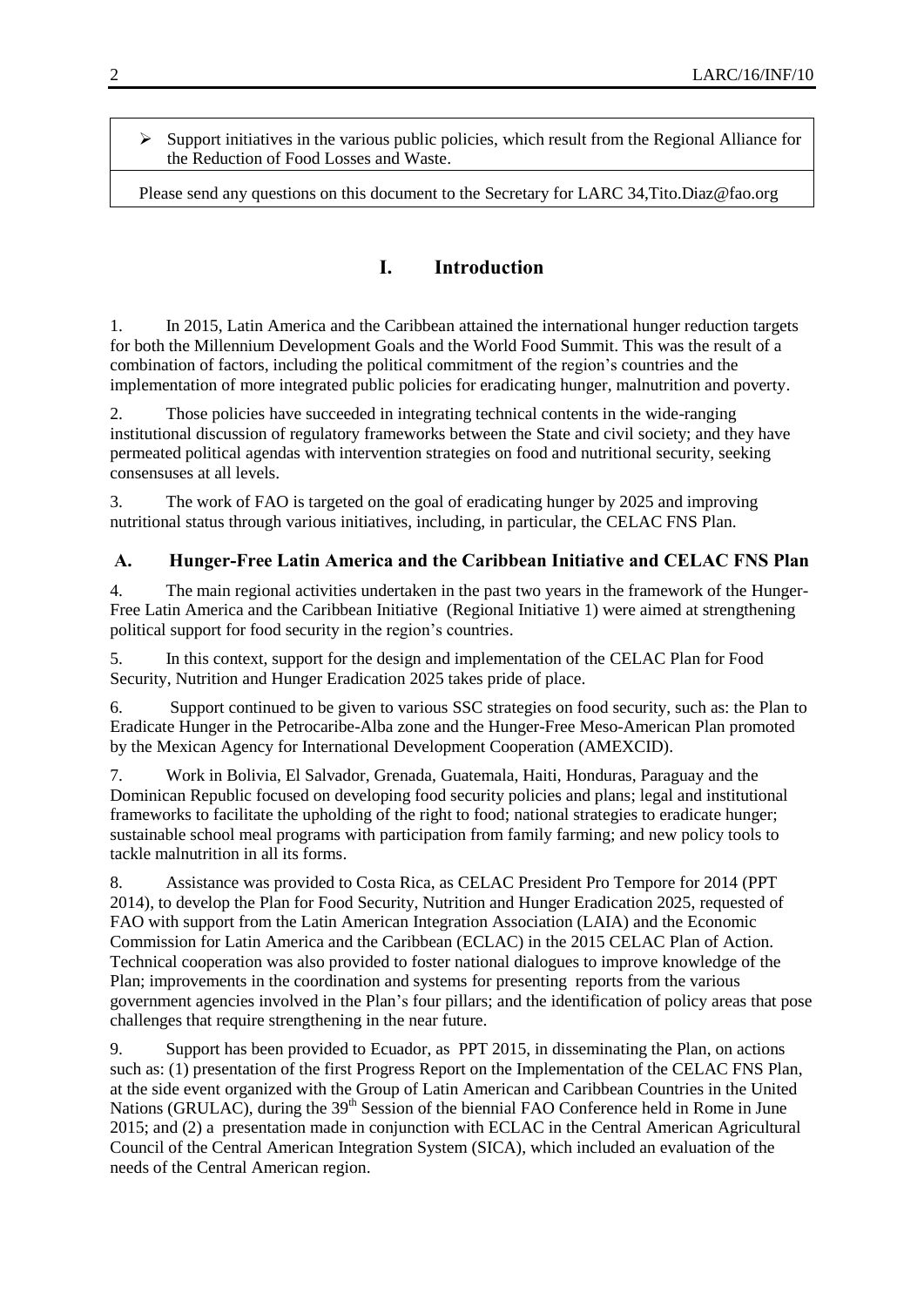10. The PPT was offered technical cooperation to strengthen the leadership role of the national coordinators of each Member State in the process of implementing the CELAC FNS Plan; and the process of articulating and coordinating actions was improved.

11. Support was provided to set up the CELAC FNS Digital Platform, making it possible to mobilize SSC. The Platform contains information on the main policies and programs of the region's countries in promoting food and nutritional security, incorporating a mechanism for intra-regional trade facilitation in the development process, with inputs contributed by LAIA. It also contains a space with the international and regional standards ratified by the countries, which will help to place the "Human Right to Food" as a high priority in the countries.

12. FAO created a monitoring system for the CELAC FNS Plan in the region, which is being fully implemented from the FAORs, Subregional Offices, and Regional Office.

13. Support was provided for the  $2<sup>nd</sup>$  meeting of the CELAC Working Group on the Advancement of Women, held in San Salvador in 2015, in which the central topic was: "Food security and the sustainable future: the empowerment of rural women". Member countries requested technical assistance from FAO to formulate the gender strategy for implementation of the CELAC FNS Plan.

14. The TCP/RLA/3508 project is being implemented to facilitate dialogue mechanisms and the creation of regional and national capacities to tackle malnutrition in all its forms, through food and nutritional education, in support of the CELAC FNS Plan.

15. In the framework of triangular SSC, the FAO School Meals Project, which has an impact on the nutrition status of school pupils, is assisting 17 countries with support from the Ministry of Education of Brazil. In October 2015, an international seminar was held in Panama to disseminate good practices on school meals and promote intersectoral and interagency articulation, while also launching the Study on the Impact of the Implementation of Sustainable Schools in Latin American and Caribbean Countries.

## **B. Family farming and rural territorial development**

16. Having been created at the first meeting held in Brasilia in 2014, the CELAC Working Group on Family Farming met in Quito, Ecuador during 2015, and it held the 2<sup>nd</sup> Ministerial Meeting on Family Farming in San José, Costa Rica. At the latter meeting, States undertook to contribute to the fulfilment of the CELAC FNS Plan. The  $2<sup>nd</sup>$  Ministerial Meeting approved the Declaration and Plan of Action for 2016, which defines the following priority work areas: (i) public procurement and supply systems; (ii) rural services (technical assistance, extension, access to credit, insurance, markets, and incentives for partnership); (iii) generation of opportunities for rural youth in compliance with national legislation; and (iv) sustainable intensification of family farming production. In this framework, the headquarters of the Union of South American Nations (UNASAR) in Quito, Ecuador, hosted the preparatory meeting for the 2<sup>nd</sup> Regional Conference on Rural Women of Latin America and the Caribbean, to be held next year in that country.

17. The new approaches to territorial development (institutional innovation), innovation in rural services, institutional procurement and supply systems (technological innovation) and the generation of opportunities for employment and enterprise for youth and women (social innovation) were addressed at the regional seminar "Innovation for the development of rural territories", held in Brasília in November 2015, with FAO support.

18. A new digital platform has been developed with information on family farming, which includes public programmes, national and regional laws, and up-to-date statistics at the service of the region's countries. This also includes information from other regions. 1

l

<sup>1</sup> See<http://www.fao.org/family-farming/es/>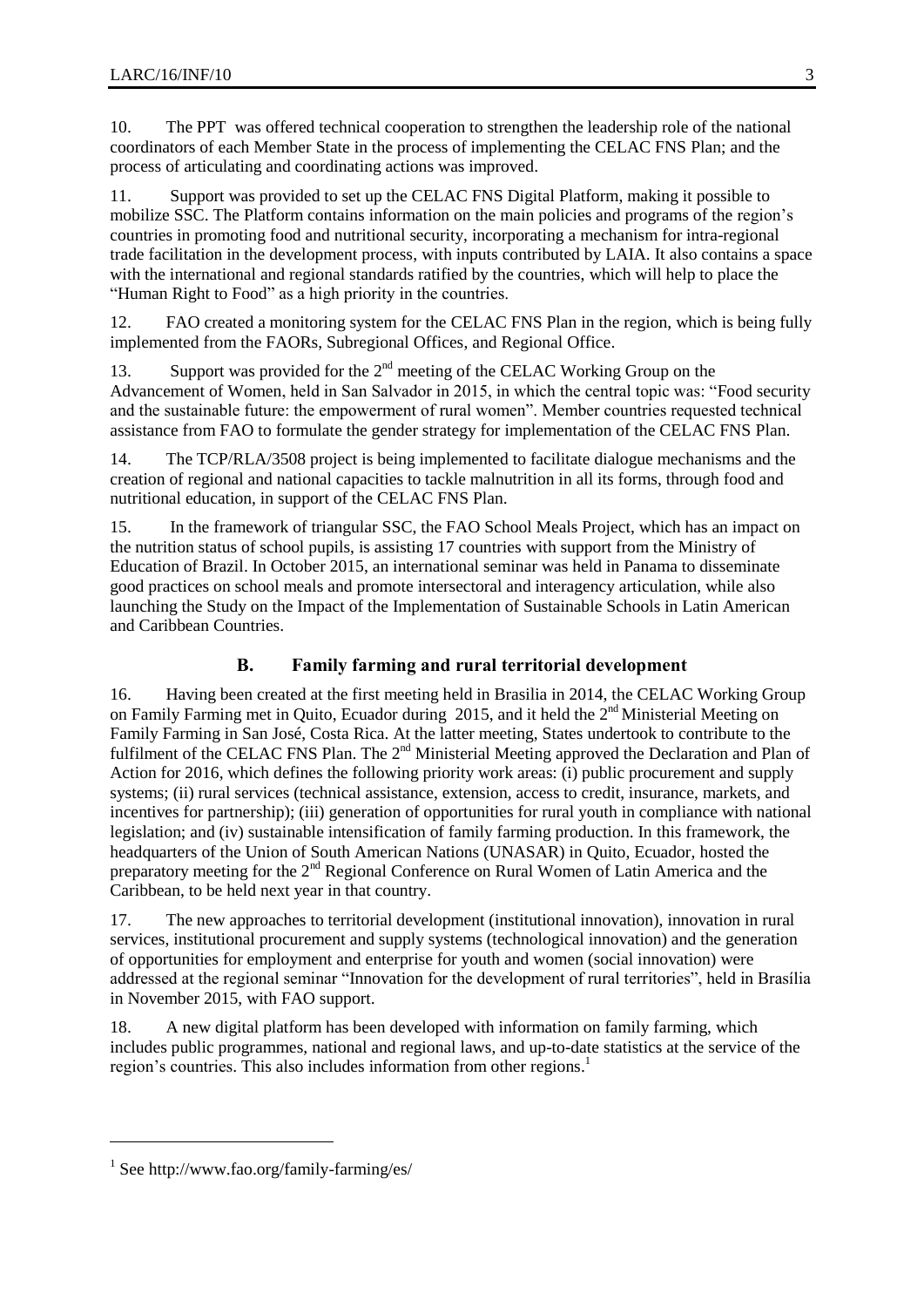19. At the regional level, support was provided for the work of the Parliamentary Fronts against Hunger, which have produced a draft framework law on family farming, for discussion and approval in the Latin American Parliament (PARLATINO).

20. Dialogue mechanisms for family farming policies were further strengthened; work with the MERCOSUR Specialized Meeting on Family Farming (REAF) was consolidated; and a document was prepared systemizing the 10 years experience of REAF as a mechanism for discussing public policies on family farming. The Central American Agricultural Council of the Central American Integration System (CAC SICA) held the first regional meeting on Dialogue and Public Policy Tools for Family Farming, linking the Central American Strategy for Territorial Rural Development with the subregion's family farming agenda.

21. In 2015, the 17 national committees and one regional committee on family farming, which had been created in 2014 during the International Year of Family Farming, remained active as inclusive mechanisms (government and civil society, producer organizations, academia, etc.) for discussion on public policies for family farming.

22. Special support was provided for the design and implementation of programmes to support family farming in Bolivia, Colombia, El Salvador, Guatemala, Honduras, Nicaragua and Paraguay. Access by family farmers to productive resources and rural services was promoted, supporting the design and implementation of financial instruments giving access to credit and insurance; extension and technical assistance systems were strengthened, valuing agro-ecological practices; and familyfarmer access to institutional markets through public procurement programs was promoted, through various projects.

23. Institutional capacities for territorial management were strengthened, by articulating family farming policies with social protection and rural employment programmes that promote territorial rural development.

24. Grenada and Cuba implemented a cooperation initiative in the framework of triangular SSC, to promote and consolidate specialized knowledge on the topic of urban and periurban farming.

#### **C. More efficient and inclusive agricultural food systems in Latin America and the Caribbean**

25. To move towards more efficient and inclusive agricultural food systems in the region, three strategy lines were promoted: (i) invigoration of trade and regional integration; (ii) inclusive business models through value chains, including strategies to reduce food waste and losses; (iii) policies and mechanisms to promote public-private investment in food supply systems, which were incorporated into the CELAC FNS Plan.

26. The study titled "Development of Intra-regional Trade in Food and FNS Strengthening" (FAO / LAIA, 2015) showed that the region has sufficient food to feed its entire population, and that there is future potential for the intra-regional importation and exportation of agricultural food products.

27. In a collaboration between LAIA, FAO and the International Fund for Agricultural Development (IFAD), the first regional dialogue was held on opportunities and challenges for collaboration between family farming and public food supply systems. The network of public food marketing and supply systems in Latin America and the Caribbean was set up as an institutional strengthening mechanism, in which the public sector can invigorate local economies, create food stocks, promote family farming and supply their social protection and school meal programs.

28. A regional strategy for reducing food waste and losses (FWL) was defined, which includes a regional network of FWL experts; national training committees in Central and South America; a training programme on post-harvest losses in the Caribbean; and guidelines for setting up a regional alliance and an international code of conduct.

29. The Caribbean Community (CARICOM) has prepared a policy for the development of the cassava-growing sector; another has been developed in Central America for fruit, vegetables, tubers and grains; and one in the Andean zone for quinoa and seeds. The Andean Network of Quinoa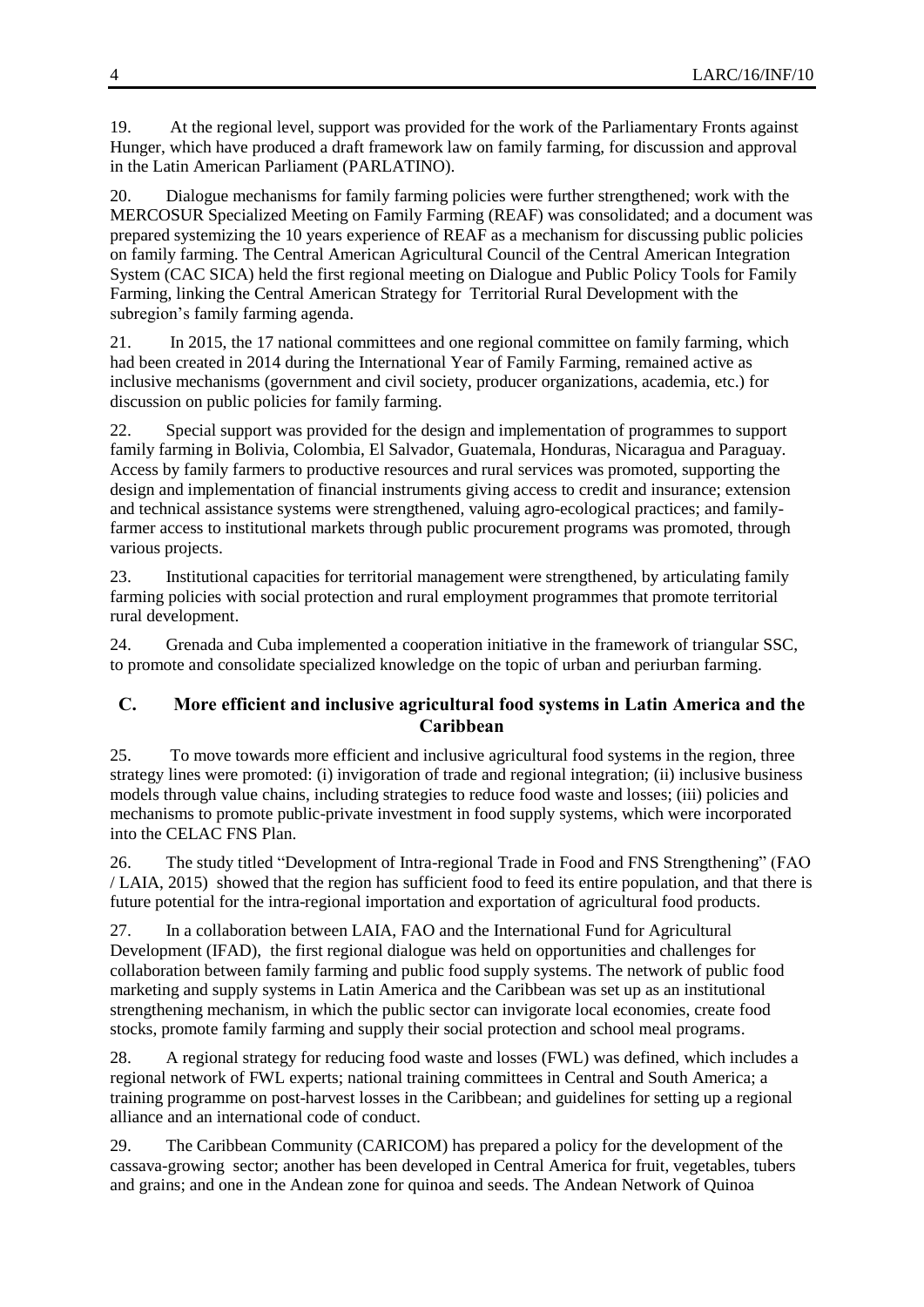$\overline{a}$ 

Producers and Traders has been launched, and support has been provided for supply systems in Bolivia, Colombia and Ecuador.

30. Antigua and Barbuda, Barbados, Chile, Dominica, Grenada, Guatemala and Uruguay received assistance to strengthen food safety and control systems.

31. Regional studies highlighted the contribution made by indigenous peoples to the sustainability of Andean and Amazonian agricultural food systems, and the role played by women in the processing and informal sale of food products in Belize, Bolivia and Guatemala.

#### **D. Reduction of agricultural disaster risks and food and nutritional security**

32. The CELAC 2015 Plan of Action requested technical support from FAO and the World Food Programme (WFP) to design and implement regional initiatives for the prevention, reduction and management of disaster risks. FAO has implemented a participatory consultative process with eight priority countries.<sup>2</sup> Specific priorities have been identified for disaster risk management and resilience (consolidated in work paths for each country); and technical and financial support has been mobilized. This process strengthened resilience and risk management capacities, and promoted SSC.

33. FAO and ECLAC jointly held the  $6<sup>th</sup>$  Annual Seminar on Agriculture and Climate Change, which agreed upon an agenda of solutions to the agriculture challenges posed by climate change, particularly in terms of adaptation.

34. A programme was formulated to strengthen disaster risk resilience in the Central American dry corridor, with the aim of providing a programmatic framework for promoting resilience (50,000 households).

35. The countries of the dry corridor were prioritized in the framework of the FAO global and corporate initiative, titled "Early Warning - Early Action", with a view to mobilizing resources for rapid response and rehabilitation actions in the context of the El Niño phenomenon.

36. A process has been launched, in coordination with the Agriculture Council of the South (CAS), to strengthen national systems for the management of food security risks in CAS member countries (Argentina, Bolivia, Brazil, Chile, Paraguay and Uruguay).

#### **E. Haiti**

37. Haiti remains a priority both for FAO and for the region, so the three regional initiatives and SSC efforts converge in that country. Exchanges were organized with Chile, Cuba, Ecuador and Peru, with the aim of strengthening Haitian capacities.

38. FAO approved US\$ 758,000 in funding from its Technical Cooperation Programme to promote the implementation of the Triennial Agricultural Development Programme; to support the processing and marketing of milk; and to strengthen capacities for the marketing of quality seeds in family farming. Other programmes to strengthen food security were approved with funding from other partners totalling US\$ 7.8 million.

39. FAO is providing support for FNS governance, and for the updating of the National FNS Plan (PNSAN), while also supporting implementation of the CELAC FNS Plan.

#### **F. Progress in south-south cooperation and resource mobilization**

40. Brazil remains the most important partner in FAO triangular SSC in the region; Cuba has contributed with the Caribbean on issues such as risk reduction and urban and periurban agriculture. Memoranda of understanding have been signed with the National Food Supply Agency of Brazil (CONAB), with the ITAIPU binational enterprise and with the Pan-American Association of Veterinary Sciences (PANVET), to strengthen the countries' institutional capacities. New resource

 $^{2}$  Bolivia, El Salvador, Guatemala, Haiti, Honduras, Nicaragua, Paraguay and Saint Vincent and the Grenadines.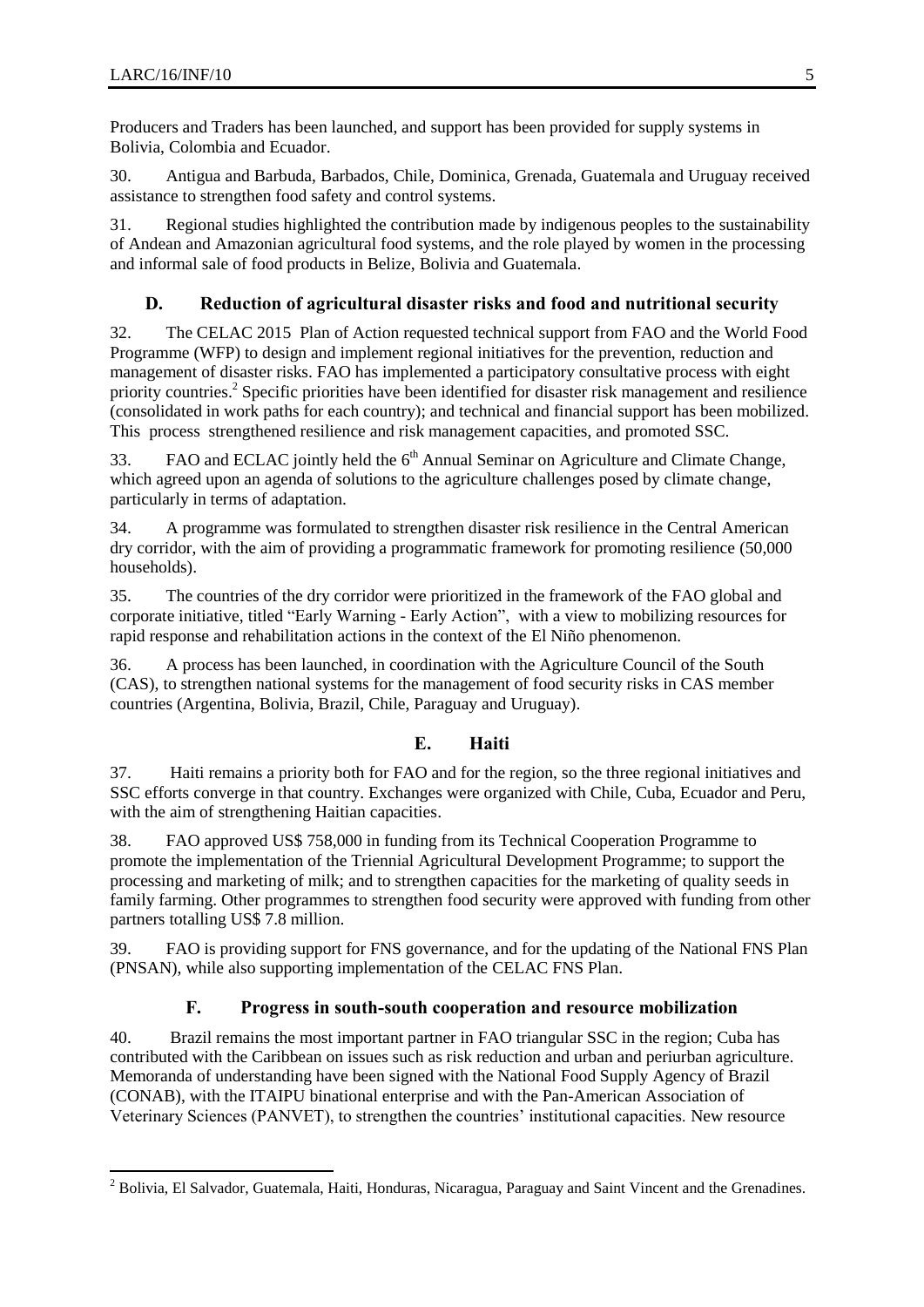partners, such as Chile and Mexico, are working with FAO to support African countries, following the example of Brazil and Venezuela.

41. Work was done with AMEXCID to mobilize triangular SSC to support Central American countries; with the Chilean International Development Cooperation Agency (AGCID) in support of Costa Rica, Guyana and Jamaica; and with the Peruvian International Cooperation Agency (APCI) to launch triangular SSC with Haiti.

42. Nicaragua succeeded in mobilizing SSC from several countries for the policy dialogue processes that it is implementing. The FAO Technical Cooperation Programme (TCP) and several regional projects supported implementation of the CELAC FNS Plan, incorporating components and/or actions to promote SSC between the countries. Argentina, Peru and Uruguay were pioneers in providing south-south cooperation through the FAO SSC Portal.<sup>3</sup>

43. Petrocaribe is an innovative tool of SSC (financial and technical resources), the details of which are set out in the publication "Petrocaribe-10 años de lucha contra el hambre y la pobreza" [Petro-Caribbean  $-10$  years of combating hunger and poverty].<sup>4</sup>

44. AMEXCID is taking steps (under the Partnership for Prosperity) to obtain cooperation from the Japan International Cooperation Agency (JICA), the European Union, Canada, and the United States Agency for International Development (USAID). Possibilities are being explored with the FAO Investment Centre, for channelling investments and financing by international banks to support regional initiatives and the CELAC FNS Plan.

#### **G. Partnership achievements**

45. The institutionalization of the work with civil society has fostered frequent and transparent dialogue and has made it possible to expand collaboration in the CELAC Working Group on Family Farming and Rural Territorial Development (GT AF/DTR); in the Regional Agricultural Ecology Seminar; in REAF/MERCOSUR; in the Parliamentary Fronts against Hunger; and in the implementation of projects, etc. It has allowed for a more qualified participation in the FAO Regional Conference and on its Food Security Committee. The key stakeholders (including Vía Campesina, Coprofam, Maela, Amigos de la Tierra, CITI and others) are now linked to the Partnership for Food Sovereignty (formerly CIP in Latin America and the Caribbean).

46. The work with academia has taken a new course, following the workshop held with the countries in Santiago on FAO Regional Initiatives 1 and 2. A review was made of the respective Country Planning Frameworks, and collaboration actions were specified on the basis of common interests and the potentials of each national counterpart. The aim is to hold a similar workshop in the Caribbean with countries related to Regional Initiative 3.

47. National articulation processes are being evaluated to strengthen cooperatives, using the MyCoop proposal, developed by the International Labour Organization of the United Nations (ILO), as the main instrument.

48. Work is ongoing with the private sector to create a regional committee on food waste and losses, and to set up national committees in which the key actors are firms that produce and distribute food products.

#### **H. Achievements on statistics and information systems**

49. In 2014, a network of focal points was set up and kept active for replying to questionnaires seeking FAO statistical data. This resulted in an increase in the number of countries answering the questionnaires on agricultural production (from 16 in 2013 to 24 in 2014) and an improvement in the quality of the replies.

l

<sup>3</sup> Se[e http://www.fao.org/south-south-gate way/es/](http://www.fao.org/south-south-gate%20way/es/) 

<sup>4</sup> Se[e http://www.fao.org/publications/card/es/c/6f572928-dcac-4b45-8df4-b7b92b69bba9/](http://www.fao.org/publications/card/es/c/6f572928-dcac-4b45-8df4-b7b92b69bba9/)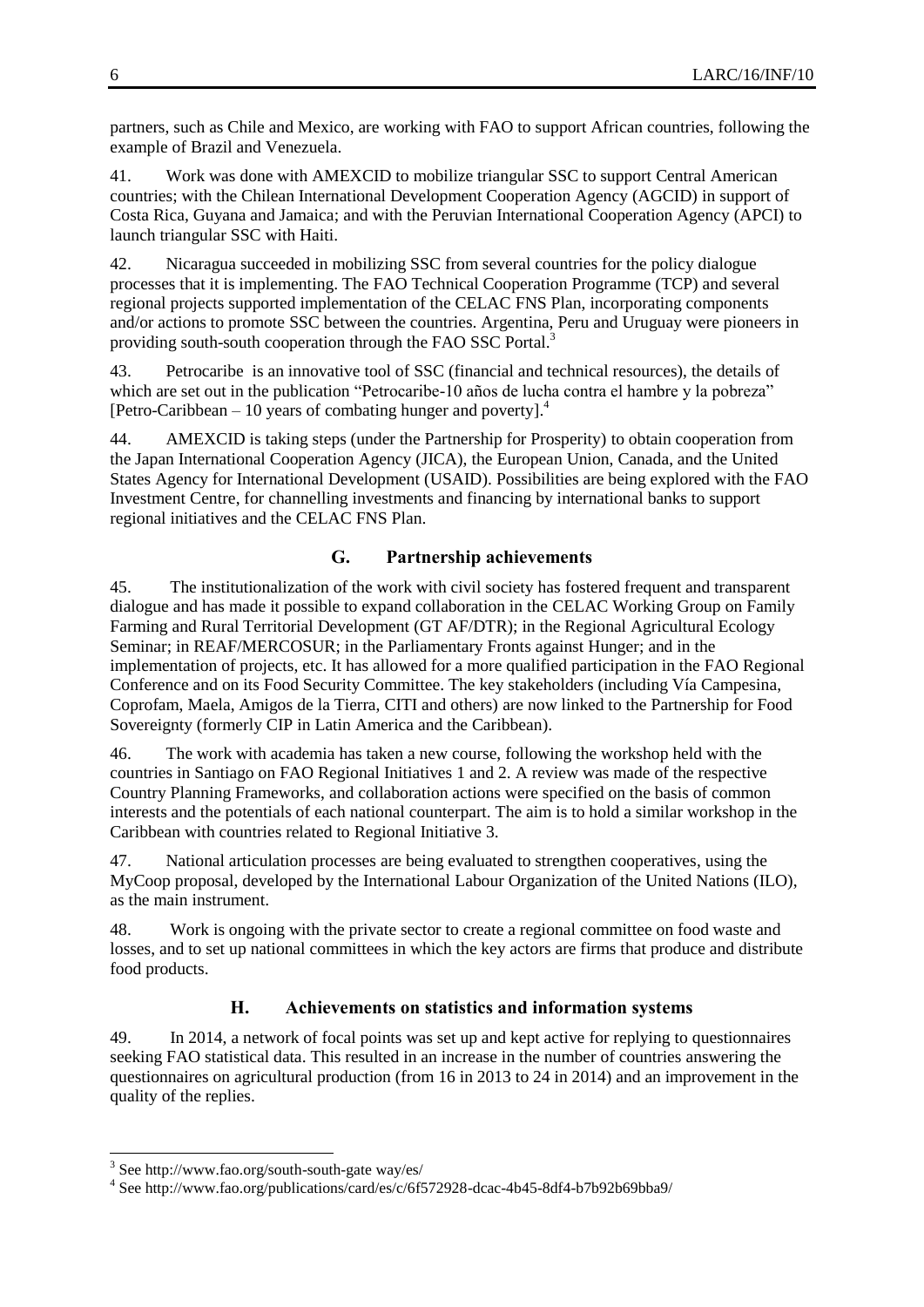50. A Regional Plan of Action was developed to improve agricultural and rural statistics in Latin America and the Caribbean, which was approved by the steering committees of the project "Global Strategy for Improving Agricultural and Rural Statistics". In conjunction with the Brazilian Geography and Statistical Institute (IBGE) and the Mexican National Institute of Statistics and Geography (INEGI), FAO led the development of the regional public good project "Development of a Methodology for Implementing Agricultural Statistics Systems in Latin America and the Caribbean", approved by the Inter-American Development Bank (IDB) for US\$ 1.1 million to provide training on key agricultural statistics issues.

#### **I. Progress on the alignment of FAO work**

51. FAO has implemented its new planning framework, approved by its governing bodies in 2014, at the world, regional and national levels. Through corporate tools, such as the Field Program Monitoring Information System (FPMIS), all of the resources applied in the countries where linked to the FAO Strategic Planning Framework. Moreover, all activities contributed to an output, an outcome and a strategic objective. In 2015, the national representations selected the outputs to which they will contribute in 2016-2017. The Country Programming Frameworks (CPFs), agreed upon with the governments, also reflect the FAO Strategic Framework, by linking all activities to the selected outputs. Those outputs, contained in the CPFs, were reviewed and agreed upon at the corporate level with the coordinators of the Strategic Objectives (SOs) and Regional Initiatives, and were incorporated into their work plans and budget. The process has placed special emphasis on planning and priorities at the national (CPF) level.

52. RLC launched a technical decentralization process, strengthening capacities in the subregional offices (SLC and SLM) and supporting the Country Offices. The process has been used as a mechanism to organize and prioritize the human and financial resources needed to achieve the expected results in the region.

#### **J. Gender equity**

53. FAO has continued working to construct a regional agenda on policies for rural women under the banner of equal rights, economic autonomy, and fight against hunger. To that end, it implemented the Brasilia Declaration, approved in 2014 at the First Regional Conference on Policies for Rural Women, together with the Brazilian government, ECLAC, FAO REAF MERCOSUR and COMMCA-SICA. Studies, exchange of experiences and meetings have taken place on public policies for rural women, particularly in relation to technical assistance, credit and social protection systems.

54. Support has been provided for the actions of the CELAC Working Group for the Advancement of Women, and the design and implementation of agenda strategy for implementing the CERLAC FNS Plan.

55. Progress has been made with national statistical institutions to improve measurement of the work of rural women in agricultural statistics, particularly in Brazil and the Dominican Republic. Training courses were held for public policy managers on the gender perspective in policies and actions related to food and nutritional security. Pursuant to the FAO Gender Policy, the process of gender mainstreaming throughout the Organization's actions has continued.

#### **K. Indigenous peoples and public policies on FNS**

56. FAO has deployed efforts to create analysis mechanisms and promote the development of differential public policies on FNS, which aim to provide solutions to the needs of indigenous peoples. The project TCP/RLA/3406 "Food and Nutritional Security Policies and Indigenous Peoples in Ecuador, Guatemala, Paraguay and Colombia" provided those countries with conceptual tools, information and analysis to enable them to raise the profile of their policies, programmes and projects on FNS among indigenous peoples, and make them culturally appropriate by engaging active participation from the target population groups.